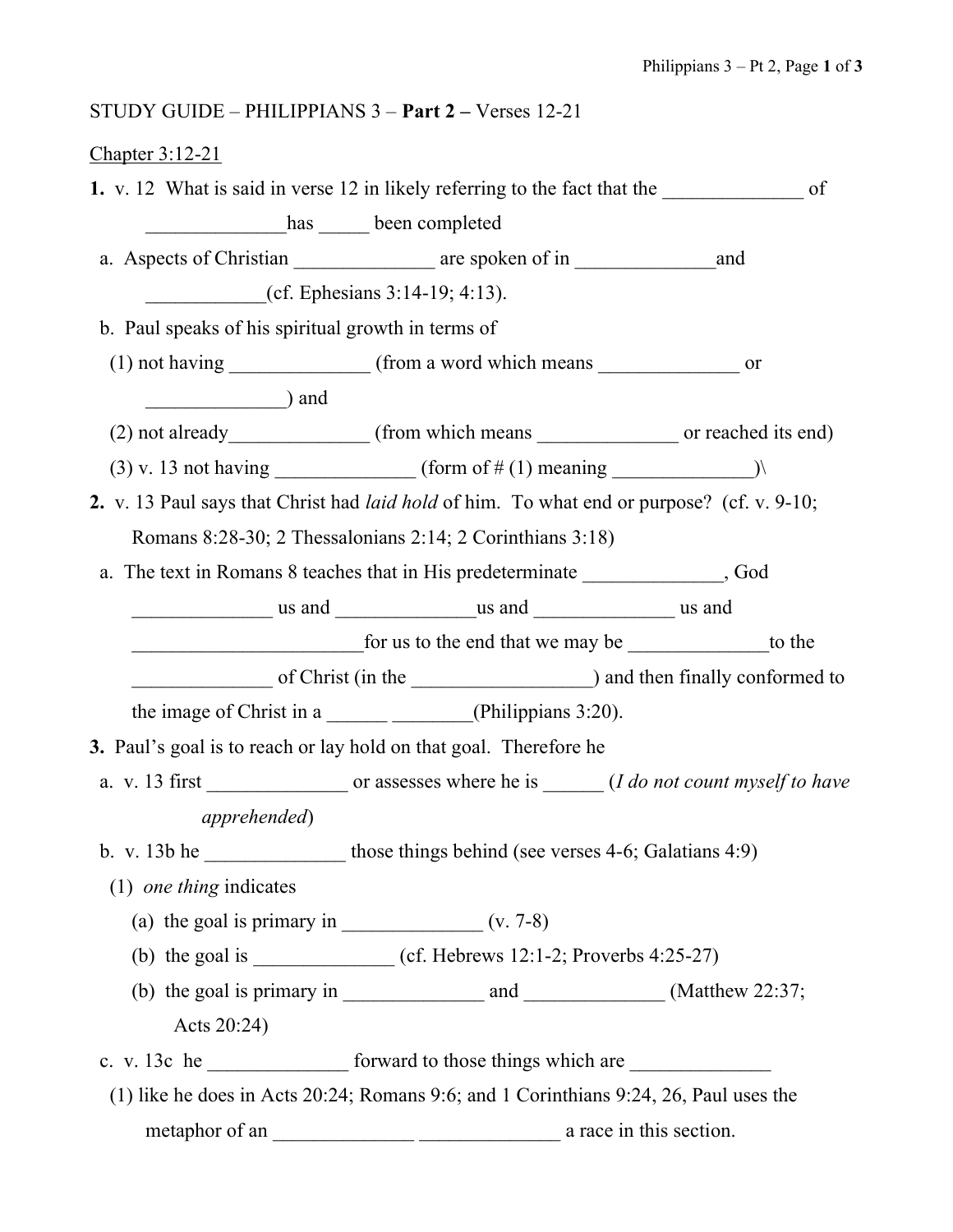- (2) he forward (like a runner every muscle to cross the finish line)
- d. v. 14a he \_\_\_\_\_\_\_\_\_\_\_\_\_\_toward or \_\_\_\_\_\_\_\_\_\_\_\_\_\_ the goal
- 4. v. 14b Ahead of Paul is the goal for the \_\_\_\_\_\_\_\_\_\_\_\_\_\_ of the \_\_\_\_\_\_\_\_\_\_\_\_\_\_ call of God in Christ Jesus.
- 5. Practical application of the learning from this text.
- a. On a sheet of paper describe yourself if you had "already attained" and were totally conformed to the image of Christ. (Your "goal you". Yu as the ideal Christian in thoughts, manners, behaviors)
- b. Now tell what you still have to work on "forgetting" or "counting as loss. What is yet to be "laid aside" that is a weight or sin that holds you back from your goal?
- c. When it comes to where you are now and your "goal you" in being conformed to the image of Christ, develop a "reaching" or "pressing forward" plan. Knowing that God is (Ephesians 3:20) able to do exceedingly abundantly above all that we ask or think, according to the power that works in us, what specific things will you do to help you reach toward the goal? (what will you start doing or do more of?)
- 6. v. 15 All \_\_\_\_\_\_\_\_\_\_\_\_\_\_ Christians should have this \_\_\_\_\_\_\_\_\_\_\_\_\_\_of pressing toward the goal
- 7. How will God reveal immaturity?
- a. The essential source of revelation from God is (for us) the of God (Ephesians 3:1-5; 2 Timothy 3:16-17).
- b. God has given us the \_\_\_\_\_\_\_\_\_\_\_\_\_\_\_ who works through the word to help us (Romans 8:26-27)
- c. The and and of fellow mature Christians helps us (v. 17; 1 Corinthians 4:16; 11:1; 1 Thessalonians 5:15)
- d. Our and the prayers of in our behalf helps us (2 Corinthians 13:9)
- e. the we face, where we must maturity help us (James 1:2-3; Hebrews 12:5-11)